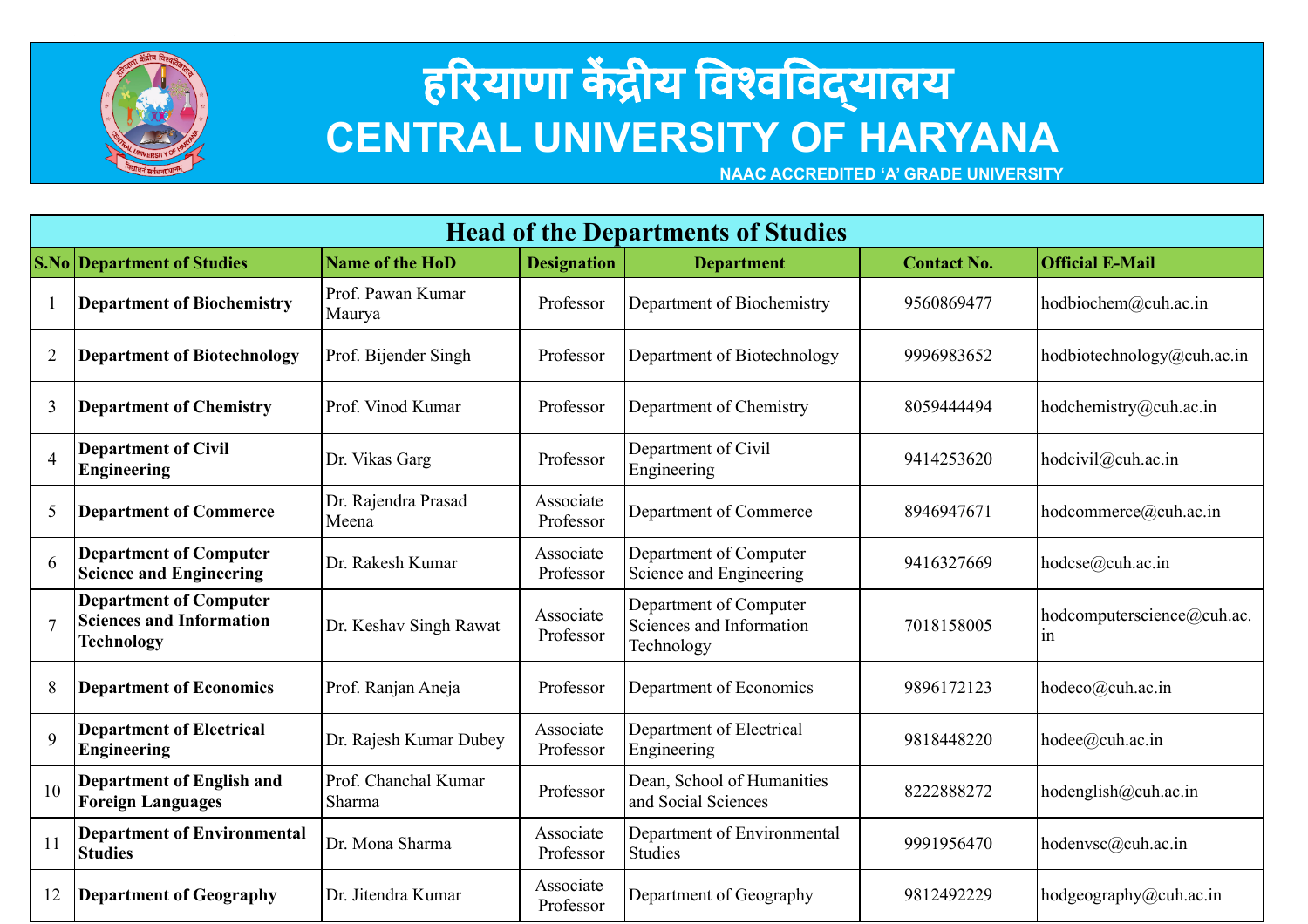| 13 | <b>Department of Hindi</b>                                       | Prof. Chanchal Kumar<br>Sharma | Professor              | Dean, School of Humanities<br>and Social Sciences            | 8222888272 | hodhindi@cuh.ac.in                  |
|----|------------------------------------------------------------------|--------------------------------|------------------------|--------------------------------------------------------------|------------|-------------------------------------|
| 14 | <b>Department of History and</b><br><b>Archaeology</b>           | Prof. Chanchal Kumar<br>Sharma | Professor              | Dean, School of Humanities<br>and Social Sciences            | 8222888272 | hodhistory@cuh.ac.in                |
| 15 | <b>Department of Journalism and</b><br><b>Mass Communication</b> | Prof. Chanchal Kumar<br>Sharma | Professor              | Dean, School of Humanities<br>and Social Sciences            | 8222888272 | hodjmc@cuh.ac.in                    |
| 16 | <b>Department of Law</b>                                         | Dr. Monika                     | Associate<br>Professor | Department of Law                                            | 9416318229 | hodlaw@cuh.ac.in                    |
| 17 | <b>Department of Library and</b><br><b>Information Science</b>   | Prof. Dinesh Kumar Gupta       | Professor              | Department of Library and<br><b>Information Science</b>      | 9414937737 | hodlibsc@cuh.ac.in                  |
| 18 | <b>Department of Management</b><br><b>Studies</b>                | Prof. Anand Sharma             | Professor              | Department of Management<br><b>Studies</b>                   | 9810476378 | hodmanagement@cuh.ac.in             |
| 19 | <b>Department of Mathematics</b>                                 | Prof. Rajesh Kumar Gupta       | Professor              | Department of Mathematics                                    | 9463940704 | $h$ odmaths@cuh.ac.in               |
| 20 | <b>Department of Microbiology</b>                                | Prof. Surender Singh           | Professor              | Department of Microbiology                                   | 9882125930 | hodmicrobiology@cuh.ac.in           |
| 21 | <b>Department of Nutrition</b><br><b>Biology</b>                 | Prof. Kanti<br>Prakash Sharma  | Professor              | Dean, School of<br>Interdisciplinary and Applied<br>Sciences | 9829659294 | hodnutrition@cuh.ac.in              |
| 22 | <b>Department of Pharmaceutical</b><br><b>Sciences</b>           | Dr. Dinesh Kumar               | Associate<br>Professor | Department of Pharmaceutical<br>Sciences                     | 9466772500 | hodpharma@cuh.ac.in                 |
| 23 | <b>Department of Physical</b><br><b>Education and Sports</b>     | Prof. Ravinder Pal Ahlawat     | Professor              | Department of Physical<br><b>Education and Sports</b>        | 9253471110 | hodphe@cuh.ac.in                    |
| 24 | <b>Department of Physics and</b><br><b>Astrophysics</b>          | Prof. Suneel Kumar             | Professor              | Department of Physics and<br>Astrophysics                    | 9463054791 | hodphysics@cuh.ac.in                |
| 25 | <b>Department of Political Science Dr. Ramesh Kumar</b>          |                                | Associate<br>Professor | Department of Political Science                              | 9813740070 | hodpolscience@cuh.ac.in             |
| 26 | <b>Department of Printing and</b><br><b>Packaging Technology</b> | Prof. Phool Singh              | Professor              | Dean, School of Engineering<br>and Technology                | 9818448220 | $h \text{odppt}(\hat{a})$ cuh.ac.in |
| 27 | <b>Department of Psychology</b>                                  | Dr. Vishwanand Yadav           | Associate<br>Professor | Department of Psychology                                     | 9416230618 | hodpsychology@cuh.ac.in             |
| 28 | <b>Department of Sanskrit</b>                                    | Prof. Chanchal Kumar<br>Sharma | Professor              | Dean, School of Humanities<br>and Social Sciences            | 8222888272 | hodsanskrit@cuh.ac.in               |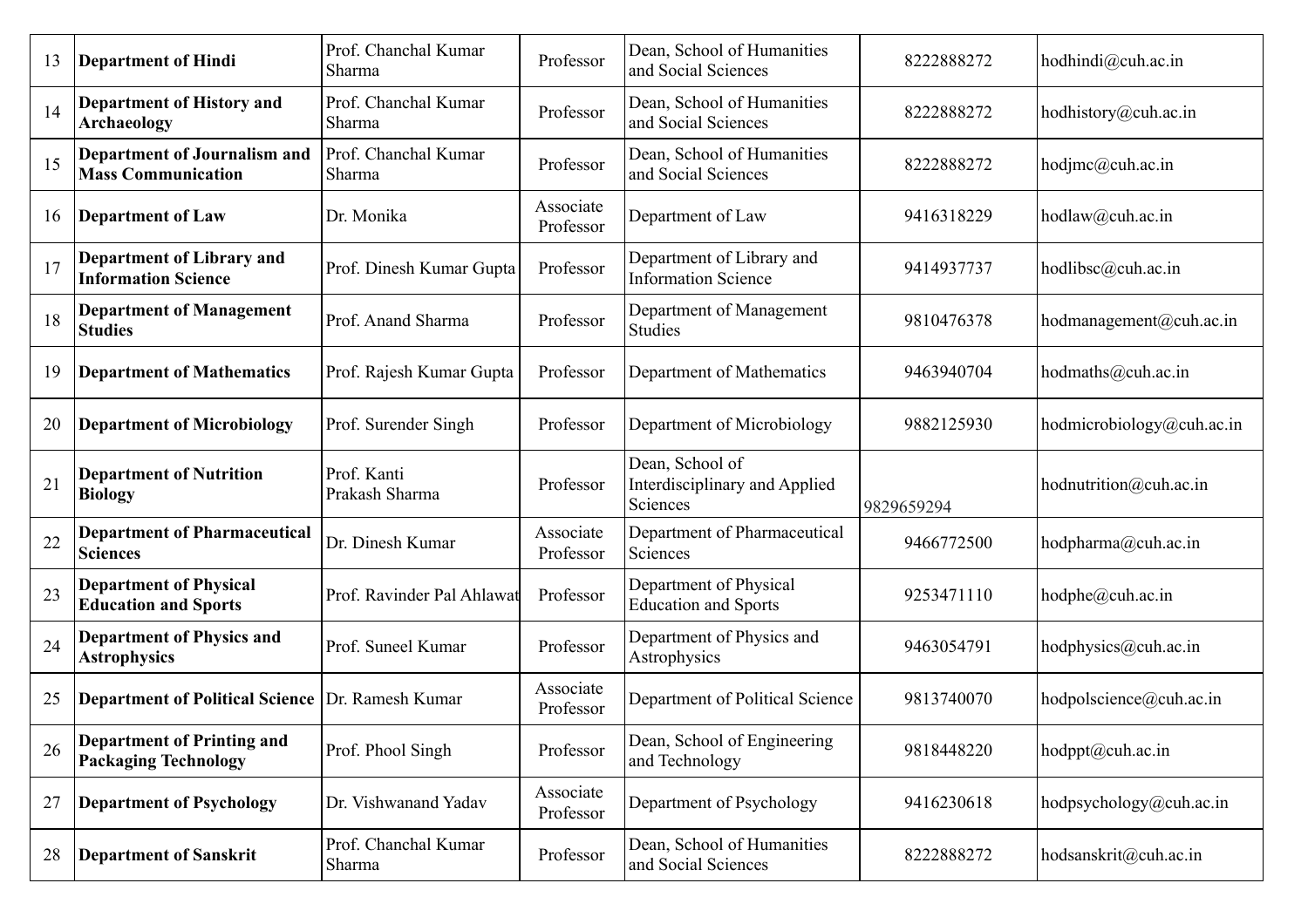| 29                       | <b>Department of Sociology</b>                                   | Prof. Chanchal Kumar<br>Sharma   | Professor              | Dean, School of Humanities<br>and Social Sciences            | 8222888272         | hodsociology@cuh.ac.in   |
|--------------------------|------------------------------------------------------------------|----------------------------------|------------------------|--------------------------------------------------------------|--------------------|--------------------------|
| 30                       | <b>Department of Statistics</b>                                  | Prof. Vinod Kumar                | Professor              | Dean, School of Basic Sciences                               | 8059444494         | hodstatistics@cuh.ac.in  |
| 31                       | <b>Department of Tourism and</b><br><b>Hotel Management</b>      | Dr. Ranbir Singh                 | Associate<br>Professor | Department of Tourism and<br>Hotel Management                | 9466096689         | hodthm@cuh.ac.in         |
| 32                       | <b>Department of Yoga</b>                                        | Prof. Neelam Sangwan             | Professor              | Dean, School of<br>Interdisciplinary and Applied<br>Sciences | 9415766696         | hodyoga@cuh.ac.in        |
|                          |                                                                  |                                  |                        | <b>Teachers-In-Charge of the Departments of Studies</b>      |                    |                          |
|                          | <b>S.No Department of Studies</b>                                | <b>Name</b>                      | <b>Designation</b>     | <b>Department</b>                                            | <b>Contact No.</b> | <b>Official E-Mail</b>   |
|                          |                                                                  |                                  |                        |                                                              |                    |                          |
|                          | <b>Department of English and</b><br><b>Foreign Languages</b>     | Dr. Rinu                         | Assistant<br>Professor | Department of English and<br>Foreign Languages               | 8222888271         | hodenglish@cuh.ac.in     |
| $\overline{2}$           | <b>Department of Hindi</b>                                       | Dr. Arvind Singh Tejawat         | Assistant<br>Professor | Department of Hindi                                          | 9991477790         | arvindtejawat@cuh.ac.in  |
| $\overline{\mathcal{E}}$ | <b>Department of History and</b><br>Archaeology                  | Dr. Narender Singh               | Assistant<br>Professor | Department of History and<br>Archaeology                     | 8950238575         | narenderparmar@cuh.ac.in |
| $\overline{4}$           | <b>Department of Journalism and</b><br><b>Mass Communication</b> | Mr. Alekha Sachidananda<br>Nayak | Assistant<br>Professor | Department of Journalism and<br><b>Mass Communication</b>    | 9861385312         | alekhasnayak@gmail.com   |
| 5                        | <b>Department of Printing and</b><br><b>Packaging Technology</b> | Sh. Sandeep Boora                | Assistant<br>Professor | Department of Printing and<br>Packaging Technology           | 9999136371         | sboora1@cuh.ac.in        |